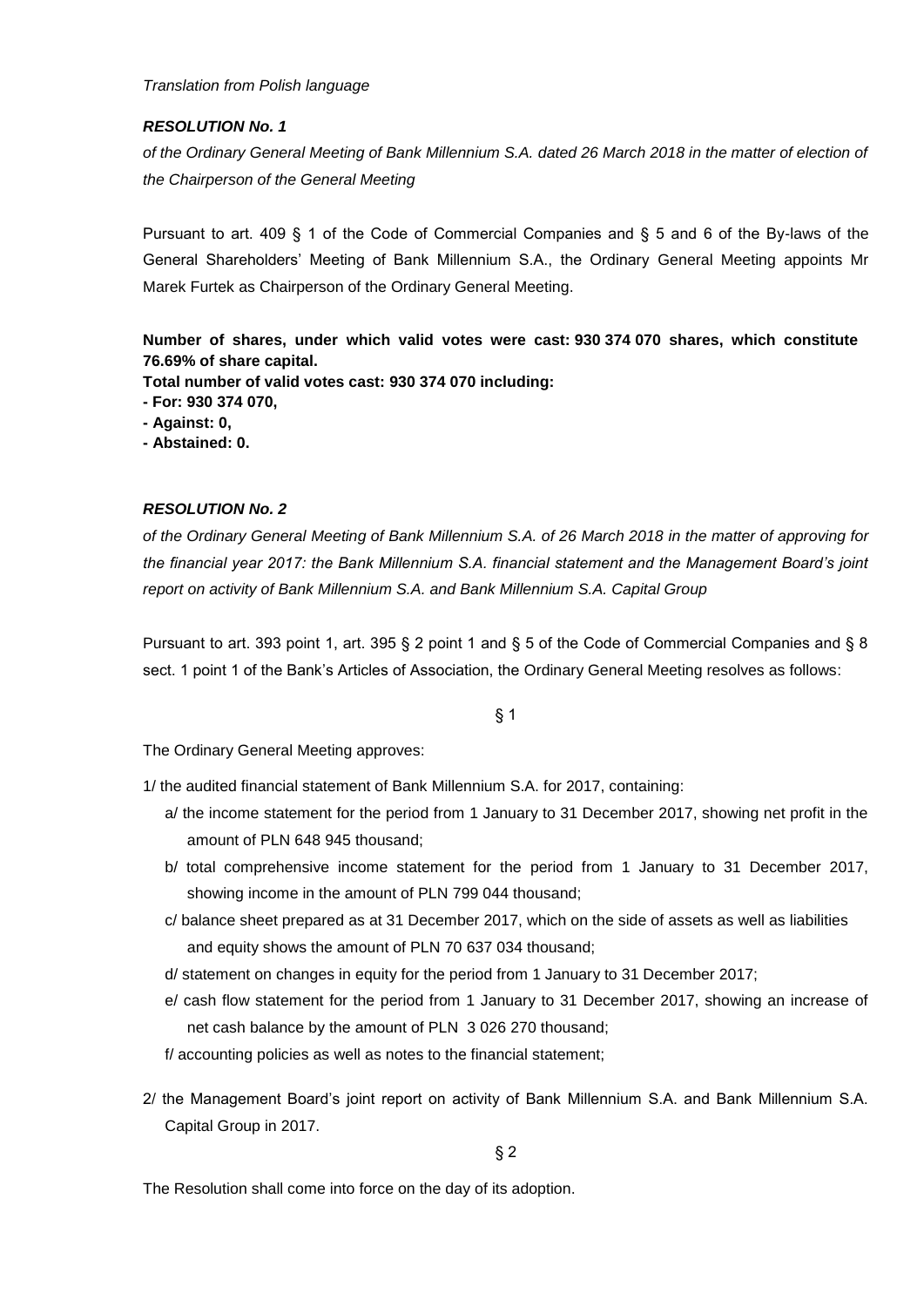**Number of shares, under which valid votes were cast: 930 374 070 shares, which constitute 76.69% of share capital.**

**Total number of valid votes cast: 930 374 070 including:**

**- For: 929 418 654,**

- **- Against: 20,**
- **- Abstained: 955 396.**

#### *RESOLUTION No. 3*

*of the Ordinary General Meeting of Bank Millennium S.A. of 26 March 2018 in the matter of approving the financial statement of Bank Millennium S.A. Capital Group for the financial year 2017*

Pursuant to art. 395 § 5 of the Code of Commercial Companies, the Ordinary General Meeting resolves as follows:

§ 1

The Ordinary General Meeting approves the audited financial statements of the Bank Millennium S.A. Capital Group for the year 2017, containing:

- a/ the consolidated income statement for the period from 1 January to 31 December 2017, showing net profit in the amount of PLN 681 227 thousand;
- b/ consolidated total comprehensive income statement for the period from 1 January to 31 December 2017, showing income in the amount of PLN 831 394 thousand;
- c/ consolidated balance sheet prepared as at 31 December 2017, which on the side of assets as well as liabilities and equity shows the amount of PLN 71 141 415 thousand;
- d/ statement on changes in consolidated equity for the period from 1 January to 31 December 2017;
- e/ consolidated cash flow statement for the period from 1 January to 31 December 2017, showing an increase of net cash balance by the amount of PLN 3 026 270 thousand;
- f/ accounting policies as well as notes to the consolidated financial statement;

§ 2

The Resolution shall come into force on the day of its adoption.

**Number of shares, under which valid votes were cast: 930 374 070 shares, which constitute 76.69% of share capital.**

**Total number of valid votes cast: 930 374 070 including:**

- **- For: 929 418 674,**
- **- Against: 0,**
- **- Abstained: 955 396.**

## *RESOLUTION No. 4*

*of the Ordinary General Meeting of Bank Millennium S.A. of 26 March 2018 in the matter of approving the Supervisory Board of Bank Millennium S.A. report on activity in the year of 2017 and assessment of the remuneration policy in Bank Millennium S.A.*

Pursuant to art. 382 § 3 of the Code of Commercial Companies and § 9 and § 17 sect. 3 of the Bank's Articles of Association as well as in connection with requirements of the "Principles of corporate governance for supervised institutions", adopted by the Polish Financial Supervision Authority on 22 July 2014 ("Principles") and "Good practices of the companies listed at the WSE 2016", adopted by the Supervisory Board of the WSE on 13 October 2015 ("Good Practices"), the Ordinary General Meeting resolves as follows: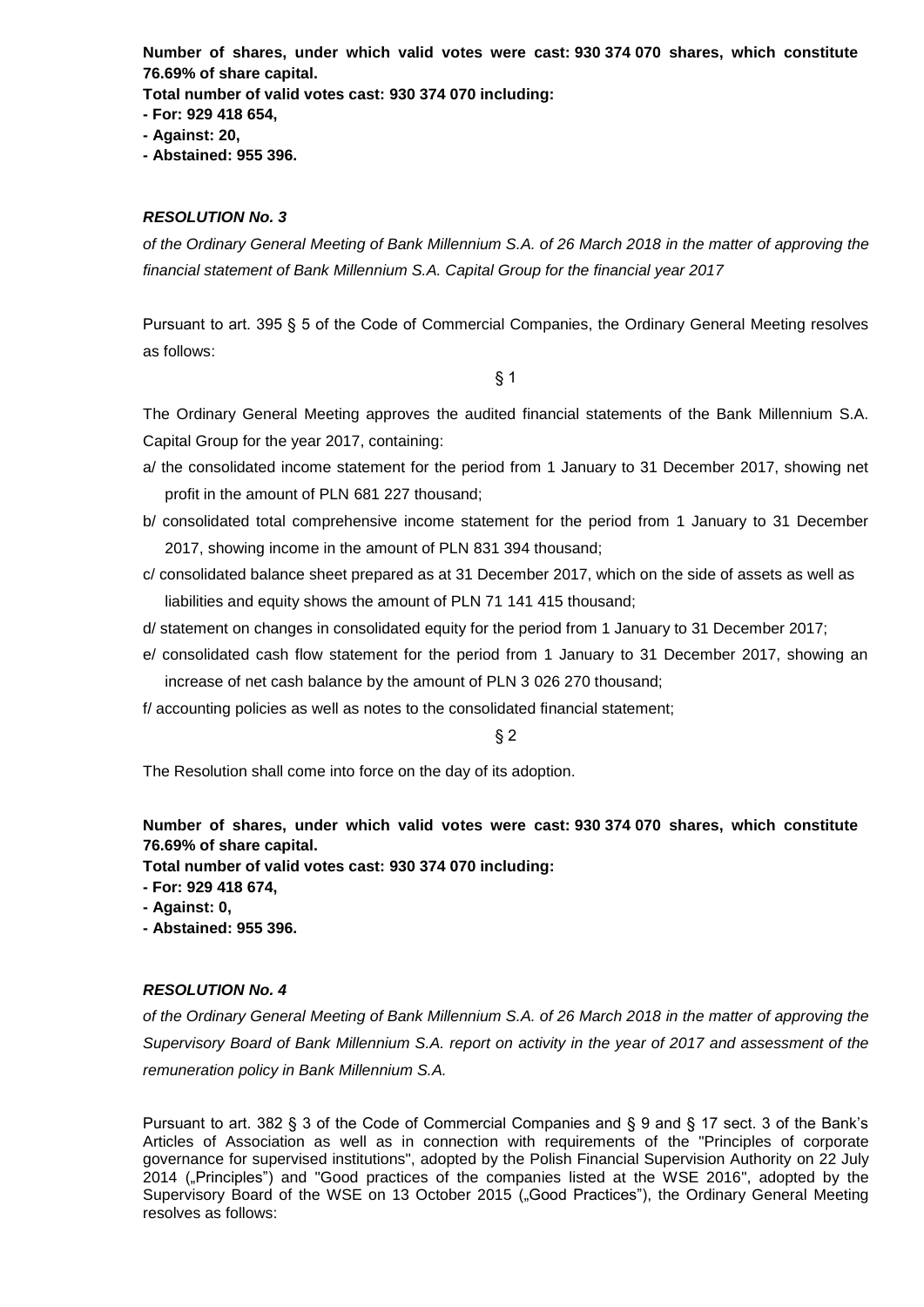The Ordinary General Meeting:

I. approves the Supervisory Board of Bank Millennium S.A. ("Board") report on activity in 2017 covering:

- 1. Summary of activities of the Board in 2017 and its committees: Audit Committee, Personnel Committee, Strategic Committee and Committee for Risk Matters, with self-assessment of the work of the Board, pursuant to the principle II.Z.10.2. of "Good practices of the companies listed at the WSE 2016".
- 2. Report on assessment of functioning of the remuneration policy in the Bank, pursuant to § 28 item 3 and 4 the Principles.
- 3. Assessment of application of the Principles, pursuant to § 27 of the Principles and assessment of performance of the disclosure duties, pursuant to principle II.Z.10.3. of Good Practices.
- 4. Report on assessment of reasonableness of sponsoring, charitable or other activity of similar character, conducted by the Bank, pursuant to principle II.Z.10.4. of Good Practices.
- 5. Report on assessment of the Management Board's joint report on activity of the Bank Millennium S.A. and Bank Millennium S.A. Capital Group as well as financial statements of the Bank Millennium S.A. and Bank Millennium S.A. Capital Group for the financial year 2017, as well as the Management Board's motion regarding distribution of profits for the financial year 2017, pursuant to art. 382 § 3 of the Code of Commercial Companies.
- 6. Assessment of the Bank Millennium S.A. situation in the year 2017, including assessment of performance of the internal control system, the risk management system, compliance and function of the internal audit, pursuant to principle II.Z.10.1. of Good practices.
- II. concludes, pursuant to requirements of Principles, based on information contained in the report of the Management Board on Bank Millennium S.A. Capital Group of the activity in 2017 and on the assessment contained in the Supervisory Board of Bank Millennium S.A. report, mentioned in § 1 item I hereof, that the remuneration policy applied in the Bank Millennium S.A. contributes to the development and security of the Bank's activity.

§ 2

The Resolution shall come into force on the day of its adoption.

**Number of shares, under which valid votes were cast: 930 374 070 shares, which constitute 76.69% of share capital.**

**Total number of valid votes cast: 930 374 070 including:**

- **- For: 929 418 654,**
- **- Against: 20,**
- **- Abstained: 955 396.**

#### **It has been reported opposition to the Resolution No. 4.**

#### *RESOLUTION No. 5*

*of the Ordinary General Meeting of Bank Millennium S.A. of 26 March 2018 in the matter of distributing of profit for the financial year 2017*

Pursuant to art. 395 § 2 item 2 and art. 347 of the Code of Commercial Companies and § 8 art. 1 item 2, § 36 and § 37 of the Bank's Articles of Association, the Ordinary General Meeting resolves as follows:

- 1. To allocate net profit of Bank Millennium S.A. for the financial year ending on 31 December 2017 amounting to PLN 648 945 143,38 in whole for reserve capital.
- 2. The Resolution shall come into force on the day of its adoption.

**Number of shares, under which valid votes were cast: 930 374 070 shares, which constitute 76.69% of share capital.**

**Total number of valid votes cast: 930 374 070 including:**

**- For: 821 410 697,**

- **- Against: 0,**
- **- Abstained: 108 963 373.**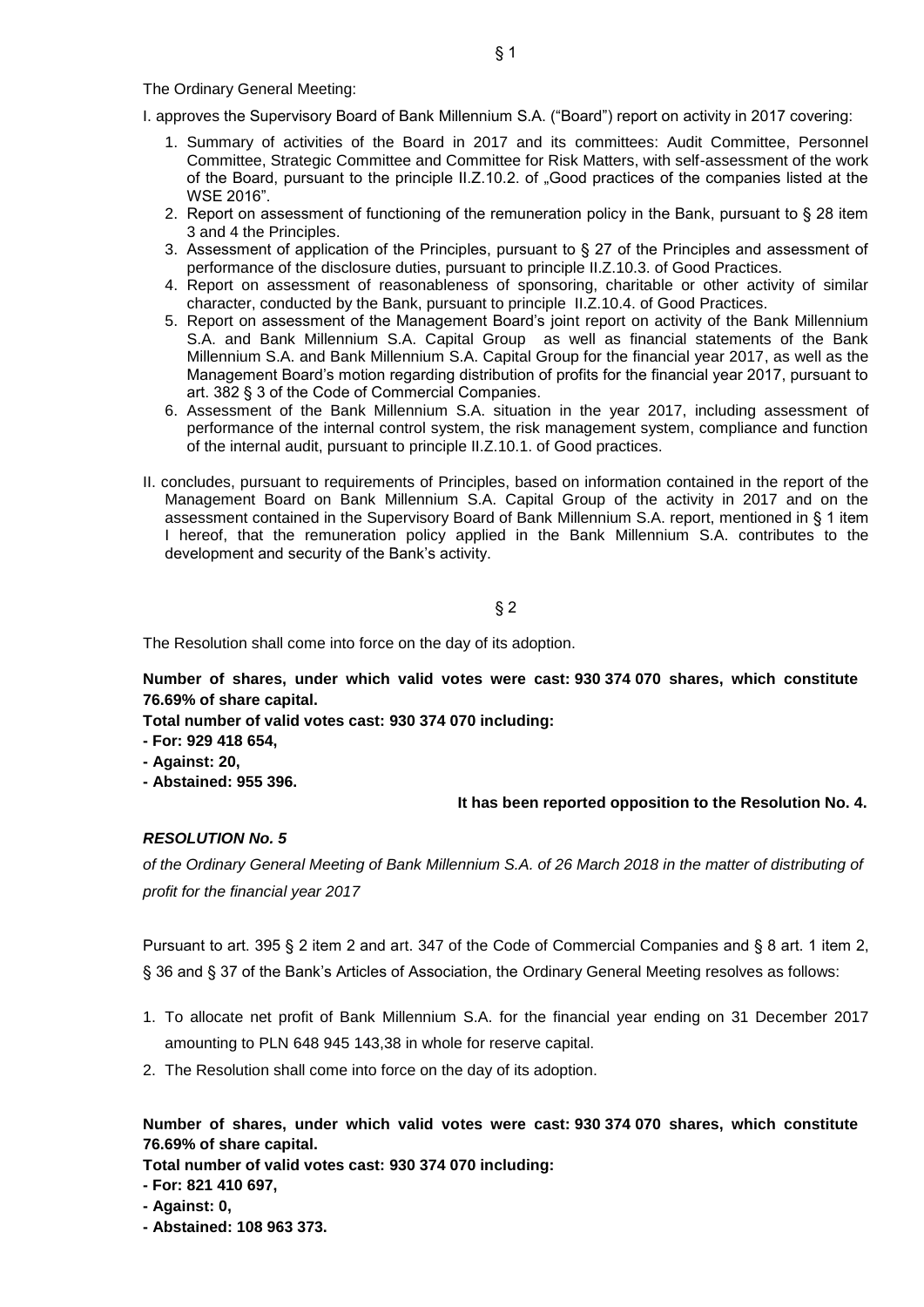*of the Ordinary General Meeting of Bank Millennium S.A. of 26 March 2018 in the matter of discharging Mr Joao Nuno Lima Bras Jorge - Chairman of the Management Board of Bank Millennium S.A. from the performance of the duties in the financial year 2017*

Pursuant to art. 393 item 1, art. 395 § 2 item 3 of the Code of Commercial Companies and § 8 section 1 item 3 of the Bank's Articles of Association, the Ordinary General Meeting discharges Mr Joao Nuno Lima Bras Jorge - Chairman of the Management Board of Bank Millennium S.A. from the performance of the duties for the period from 1.01.2017 to 31.12.2017.

**Number of shares, under which valid votes were cast: 929 981 842 shares, which constitute 76.66% of share capital.**

**Total number of valid votes cast: 929 981 842 including:**

**- For: 929 026 446,**

**- Against: 0,**

**- Abstained: 955 396.**

#### *RESOLUTION No. 7*

*of the Ordinary General Meeting of Bank Millennium S.A. of 26 March 2018 in the matter of discharging Mr Fernando Maria Cardoso Rodrigues Bicho – Deputy Chairman of the Management Board of Bank Millennium S.A. from the performance of the duties in the financial year 2017*

Pursuant to art. 393 item 1, art. 395 § 2 item 3 of the Code of Commercial Companies and § 8 section 1 item 3 of the Bank's Articles of Association, the Ordinary General Meeting discharges Mr Fernando Maria Cardoso Rodrigues Bicho – Deputy Chairman of the Management Board of Bank Millennium S.A. from the performance of the duties for the period from 1.01.2017 to 31.12.2017.

**Number of shares, under which valid votes were cast: 930 366 576 shares, which constitute 76.69% of share capital.**

**Total number of valid votes cast: 930 366 576 including:**

**- For: 929 168 204,**

**- Against: 242 976,**

**- Abstained: 955 396.**

## *RESOLUTION No. 8*

*of the Ordinary General Meeting of Bank Millennium S.A. of 26 March 2018 in the matter of discharging Mr Wojciech Haase – Member of the Management Board of Bank Millennium S.A. from the performance of the duties in the financial year 2017*

Pursuant to art. 393 item 1, art. 395 § 2 item 3 of the Code of Commercial Companies and § 8 section 1 item 3 of the Bank's Articles of Association, the Ordinary General Meeting discharges Mr Wojciech Haase – Member of the Management Board of Bank Millennium S.A. from the performance of the duties for the period from 1.01.2017 to 31.12.2017.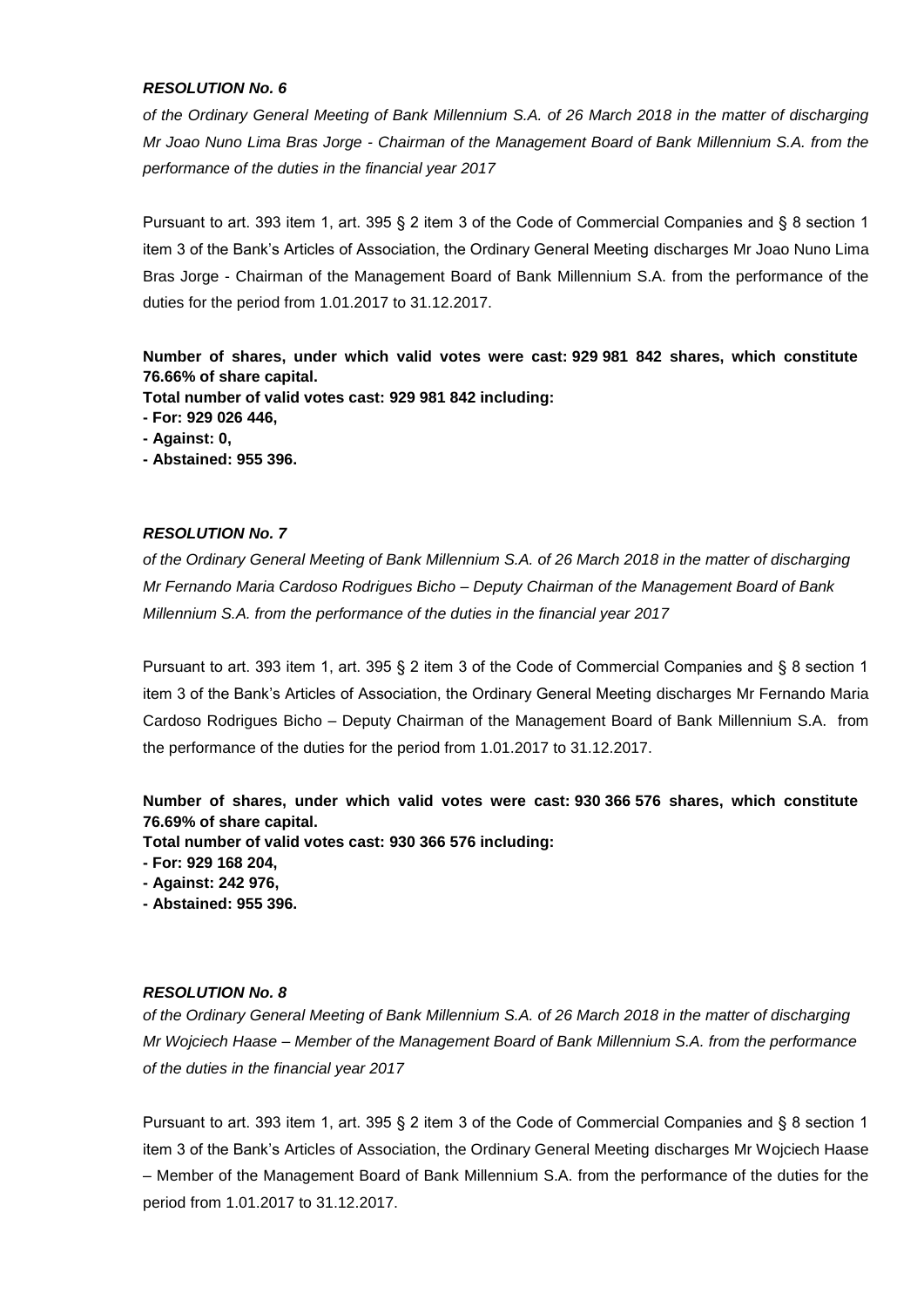**Number of shares, under which valid votes were cast: 930 366 576 shares, which constitute 76.69% of share capital.**

**Total number of valid votes cast: 930 366 576 including:**

**- For: 929 168 204,**

**- Against: 242 976,**

**- Abstained: 955 396.**

#### *RESOLUTION No. 9*

*of the Ordinary General Meeting of Bank Millennium S.A. of 26 March 2018 in the matter of discharging Mr Andrzej Gliński – Member of the Management Board of Bank Millennium S.A. from the performance of the duties in the financial year 2017*

Pursuant to art. 393 item 1, art. 395 § 2 item 3 of the Code of Commercial Companies and § 8 section 1 item 3 of the Bank's Articles of Association, the Ordinary General Meeting discharges Mr Andrzej Gliński – Member of the Management Board of Bank Millennium S.A. from the performance of the duties for the period from 1.01.2017 to 31.12.2017.

**Number of shares, under which valid votes were cast: 930 366 576 shares, which constitute 76.69% of share capital.**

**Total number of valid votes cast: 930 366 576 including:**

**- For: 929 168 204,**

**- Against: 242 976,**

**- Abstained: 955 396.**

#### *RESOLUTION No. 10*

*of the Ordinary General Meeting of Bank Millennium S.A. of 26 March 2018 in the matter of discharging Ms Maria Jose Henriques Barreto De Matos De Campos – Member of the Management Board of Bank Millennium S.A. from the performance of the duties in the financial year 2017*

Pursuant to art. 393 item 1, art. 395 § 2 item 3 of the Code of Commercial Companies and § 8 section 1 item 3 of the Bank's Articles of Association, the Ordinary General Meeting discharges Ms Maria Jose Henriques Barreto De Matos De Campos – Member of the Management Board of Bank Millennium S.A. from the performance of the duties for the period from 1.01.2017 to 31.12.2017.

**Number of shares, under which valid votes were cast: 930 366 576 shares, which constitute 76.69% of share capital.**

**Total number of valid votes cast: 930 366 576 including:**

**- For: 929 168 204,**

**- Against: 242 976,**

**- Abstained: 955 396.**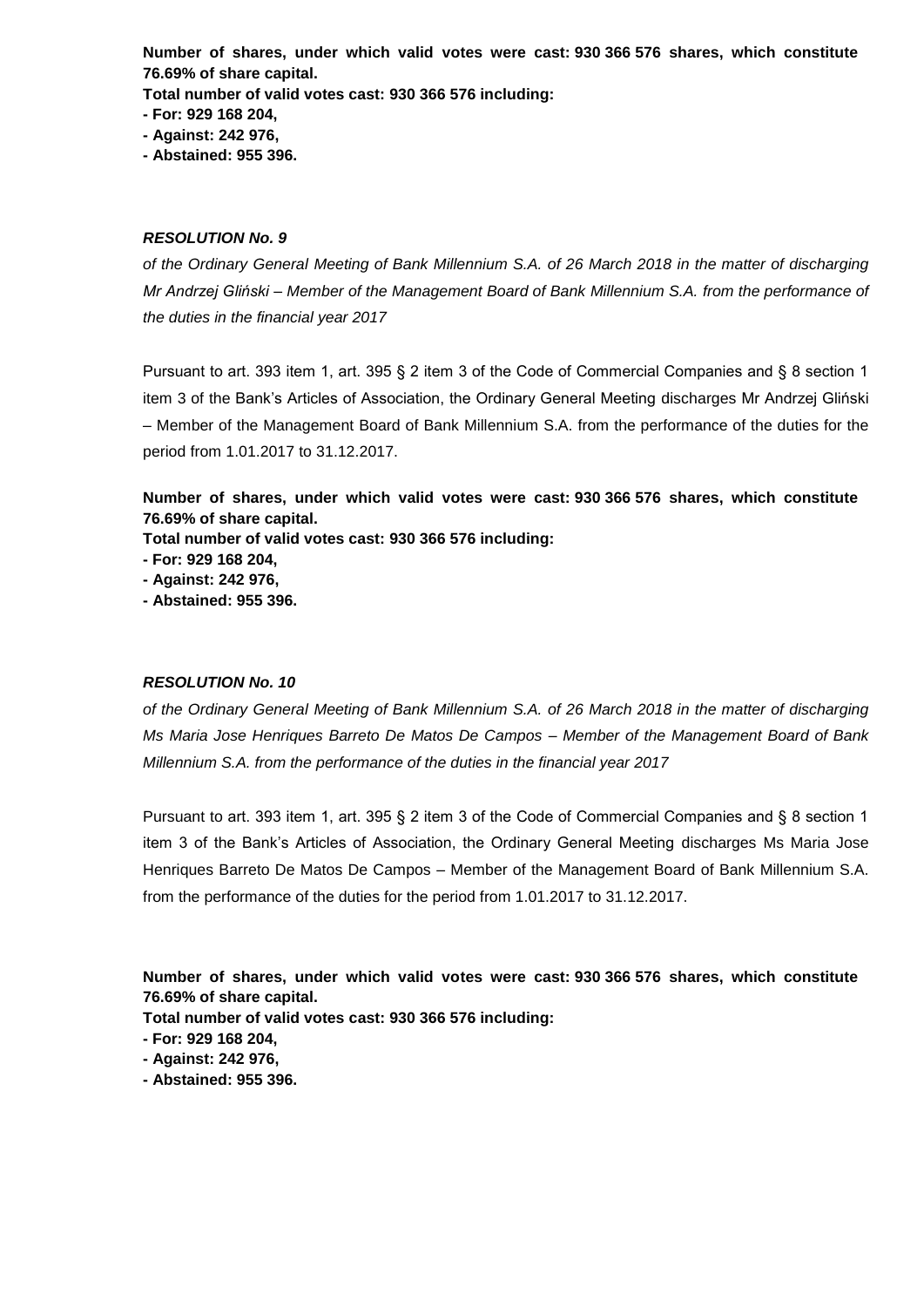*of the Ordinary General Meeting of Bank Millennium S.A. of 26 March 2018 in the matter of discharging Mr Wojciech Rybak – Member of the Management Board of Bank Millennium S.A. from the performance of the duties in the financial year 2017*

Pursuant to art. 393 item 1, art. 395 § 2 item 3 of the Code of Commercial Companies and § 8 section 1 item 3 of the Bank's Articles of Association, the Ordinary General Meeting discharges Mr Wojciech Rybak – Member of the Management Board of Bank Millennium S.A. from the performance of the duties for the period from 1.01.2017 to 31.12.2017.

**Number of shares, under which valid votes were cast: 930 366 576 shares, which constitute 76.69% of share capital.**

**Total number of valid votes cast: 930 366 576 including:**

- **- For: 929 168 204,**
- **- Against: 242 976,**
- **- Abstained: 955 396.**

#### *RESOLUTION No. 12*

*of the Ordinary General Meeting of Bank Millennium S.A. of 26 March 2018 in the matter of discharging Mr Bogusław Kott - Chairman of the Supervisory Board of Bank Millennium S.A. from the performance of the duties in the financial year 2017*

Pursuant to art. 393 item 1, art. 395 § 2 item 3 of the Code of Commercial Companies and § 8 section 1 item 3 of the Bank's Articles of Association, the Ordinary General Meeting discharges Mr Bogusław Kott - Chairman of the Supervisory Board of Bank Millennium S.A. from the performance of the duties for the period from 1.01.2017 to 31.12.2017.

**Number of shares, under which valid votes were cast: 930 366 576 shares, which constitute 76.69% of share capital.**

**Total number of valid votes cast: 930 366 576 including:**

- **- For: 929 168 204,**
- **- Against: 242 976,**
- **- Abstained: 955 396.**

## *RESOLUTION No. 13*

*of the Ordinary General Meeting of Bank Millennium S.A. of 26 March 2018 in the matter of discharging Mr Nuno Manuel da Silva Amado – Deputy Chairman of the Supervisory Board of Bank Millennium S.A. from the performance of the duties in the financial year 2017*

Pursuant to art. 393 item 1, art. 395 § 2 item 3 of the Code of Commercial Companies and § 8 section 1 item 3 of the Bank's Articles of Association, the Ordinary General Meeting discharges Mr Nuno Manuel da Silva Amado – Deputy Chairman of the Supervisory Board of Bank Millennium S.A. from the performance of the duties for the period from 1.01.2017 to 31.12.2017.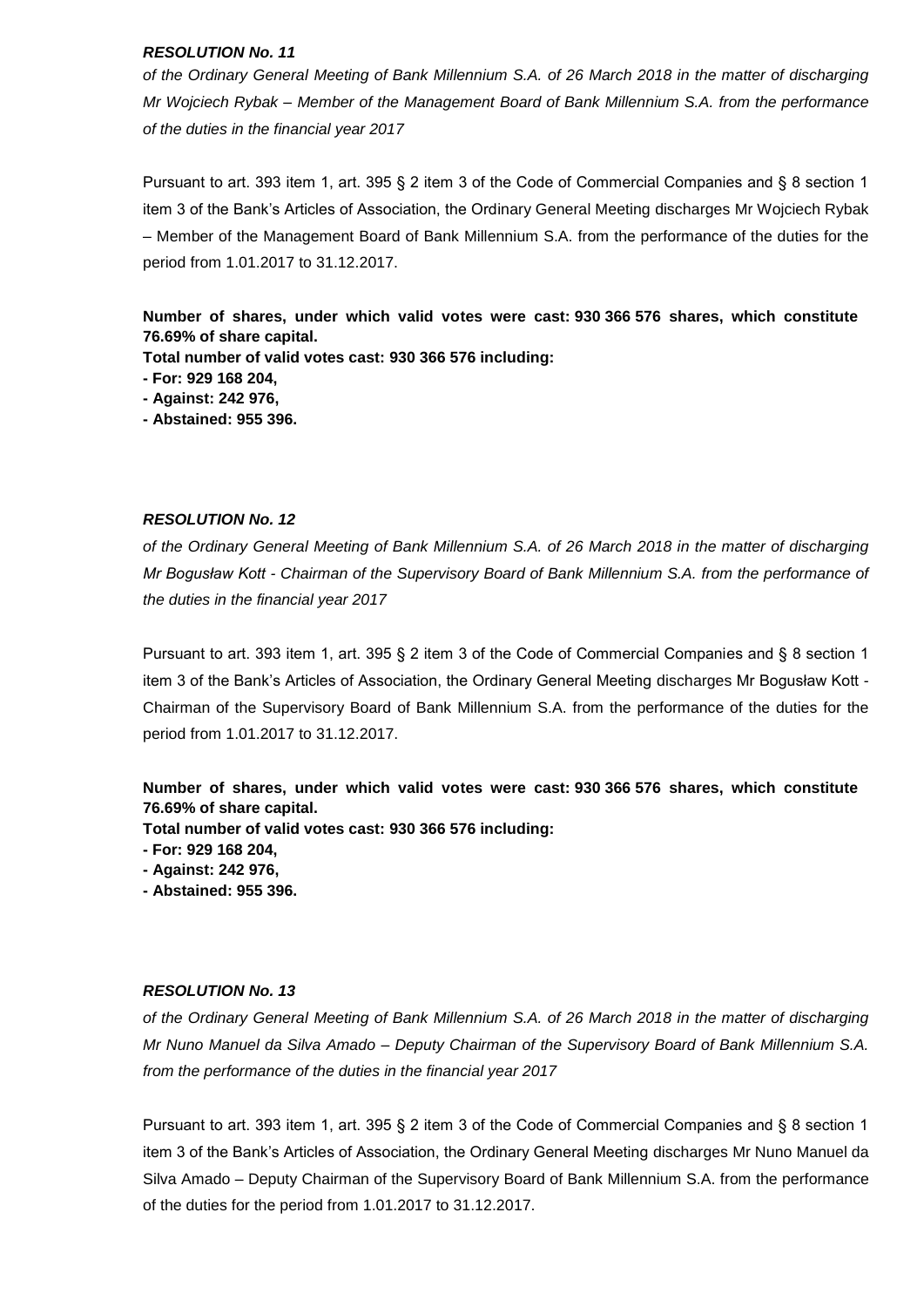**Number of shares, under which valid votes were cast: 930 366 576 shares, which constitute 76.69% of share capital.**

**Total number of valid votes cast: 930 366 576 including:**

- **- For: 929 168 204,**
- **- Against: 242 976,**
- **- Abstained: 955 396.**

## *RESOLUTION No. 14*

*of the Ordinary General Meeting of Bank Millennium S.A. of 26 March 2018 in the matter of discharging Mr Dariusz Rosati – Deputy Chairman and Secretary of the Supervisory Board of Bank Millennium S.A. from the performance of the duties in the financial year 2017*

Pursuant to art. 393 item 1, art. 395 § 2 item 3 of the Code of Commercial Companies and § 8 section 1 item 3 of the Bank's Articles of Association, the Ordinary General Meeting discharges Mr Dariusz Rosati – Deputy Chairman and Secretary of the Supervisory Board of Bank Millennium S.A. from the performance of the duties for the period from 1.01.2017 to 31.12.2017.

**Number of shares, under which valid votes were cast: 930 366 576 shares, which constitute 76.69% of share capital.**

**Total number of valid votes cast: 930 366 576 including:**

- **- For: 929 168 204,**
- **- Against: 242 976,**
- **- Abstained: 955 396.**

## *RESOLUTION No. 15*

*of the Ordinary General Meeting of Bank Millennium S.A. of 26 March 2018 in the matter of discharging Ms Julianna Boniuk-Gorzelańczyk – Member of the Supervisory Board of Bank Millennium S.A. from the performance of the duties in the financial year 2017*

Pursuant to art. 393 item 1, art. 395 § 2 item 3 of the Code of Commercial Companies and § 8 section 1 item 3 of the Bank's Articles of Association, the Ordinary General Meeting discharges Ms Julianna Boniuk-Gorzelańczyk – Member of the Supervisory Board of Bank Millennium S.A. from the performance of the duties for the period from 1.01.2017 to 31.12.2017.

**Number of shares, under which valid votes were cast: 930 366 576 shares, which constitute 76.69% of share capital.**

**Total number of valid votes cast: 930 366 576 including:**

- **- For: 929 168 204,**
- **- Against: 242 976,**
- **- Abstained: 955 396.**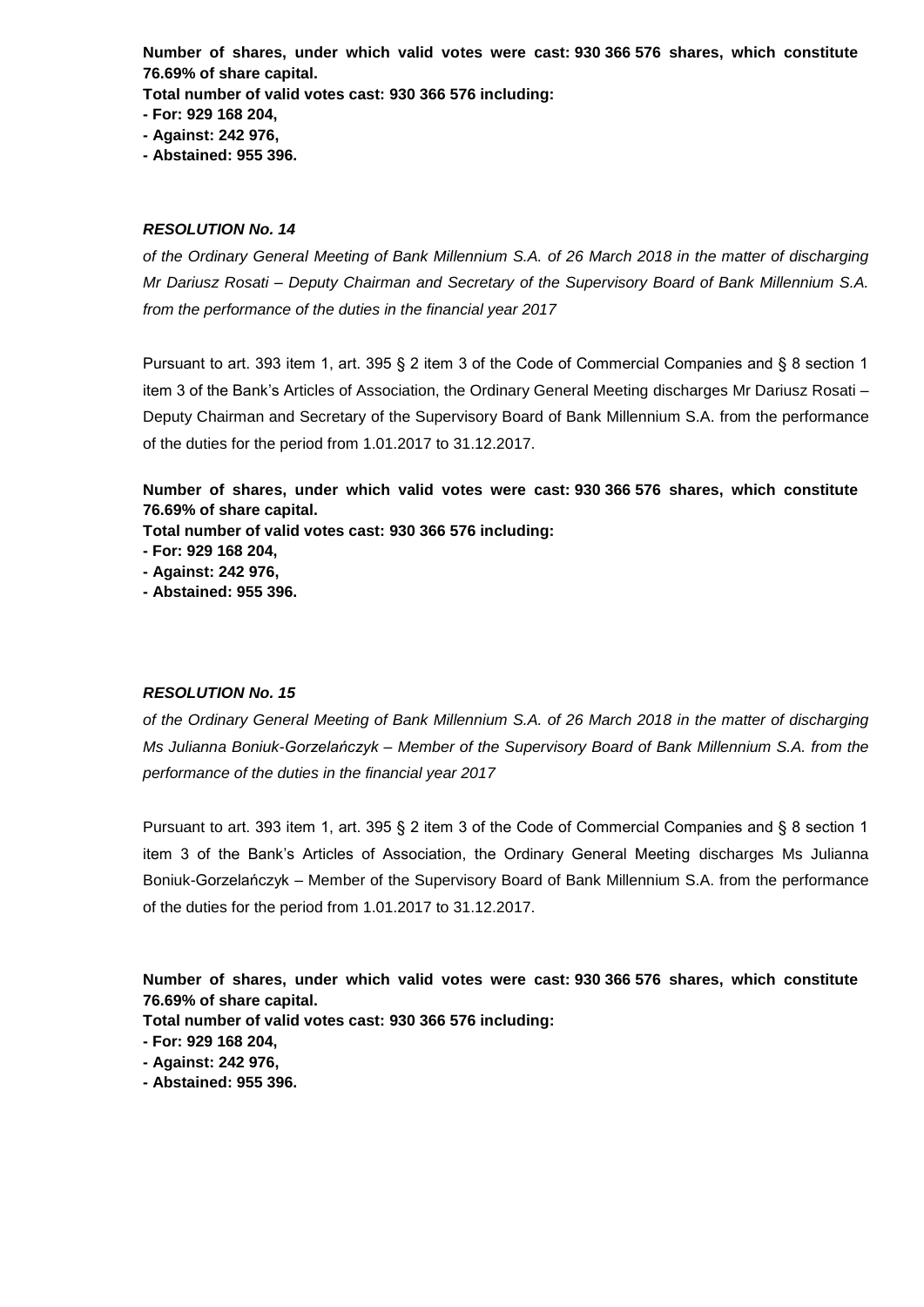*of the Ordinary General Meeting of Bank Millennium S.A. of 26 March 2018 in the matter of discharging Mr Miguel de Campos Pereira de Bragança – Member of the Supervisory Board of Bank Millennium S.A. from the performance of the duties in the financial year 2017*

Pursuant to art. 393 item 1, art. 395 § 2 item 3 of the Code of Commercial Companies and § 8 section 1 item 3 of the Bank's Articles of Association, the Ordinary General Meeting discharges Mr Miguel de Campos Pereira de Bragança – Member of the Supervisory Board of Bank Millennium S.A. from the performance of the duties for the period from 1.01.2017 to 31.12.2017.

**Number of shares, under which valid votes were cast: 930 366 576 shares, which constitute 76.69% of share capital.**

**Total number of valid votes cast: 930 366 576 including:**

**- For: 929 168 204,**

**- Against: 242 976,**

**- Abstained: 955 396.**

#### *RESOLUTION No. 17*

*of the Ordinary General Meeting of Bank Millennium S.A. of 26 March 2018 in the matter of discharging Ms Agnieszka Hryniewicz-Bieniek – Member of the Supervisory Board of Bank Millennium S.A. from the performance of the duties in the financial year 2017*

Pursuant to art. 393 item 1, art. 395 § 2 item 3 of the Code of Commercial Companies and § 8 section 1 item 3 of the Bank's Articles of Association, the Ordinary General Meeting discharges Ms Agnieszka Hryniewicz-Bieniek – Member of the Supervisory Board of Bank Millennium S.A. from the performance of the duties for the period from 1.01.2017 to 31.12.2017.

**Number of shares, under which valid votes were cast: 930 366 576 shares, which constitute 76.69% of share capital.**

**Total number of valid votes cast: 930 366 576 including:**

- **- For: 929 168 204,**
- **- Against: 242 976,**
- **- Abstained: 955 396.**

#### *RESOLUTION No. 18*

*of the Ordinary General Meeting of Bank Millennium S.A. of 26 March 2018 in the matter of discharging Ms Anna Jakubowski – Member of the Supervisory Board of Bank Millennium S.A. from the performance of the duties in the financial year 2017*

Pursuant to art. 393 item 1, art. 395 § 2 item 3 of the Code of Commercial Companies and § 8 section 1 item 3 of the Bank's Articles of Association, the Ordinary General Meeting discharges Ms Anna Jakubowski – Member of the Supervisory Board of Bank Millennium S.A. from the performance of the duties for the period from 1.01.2017 to 31.12.2017.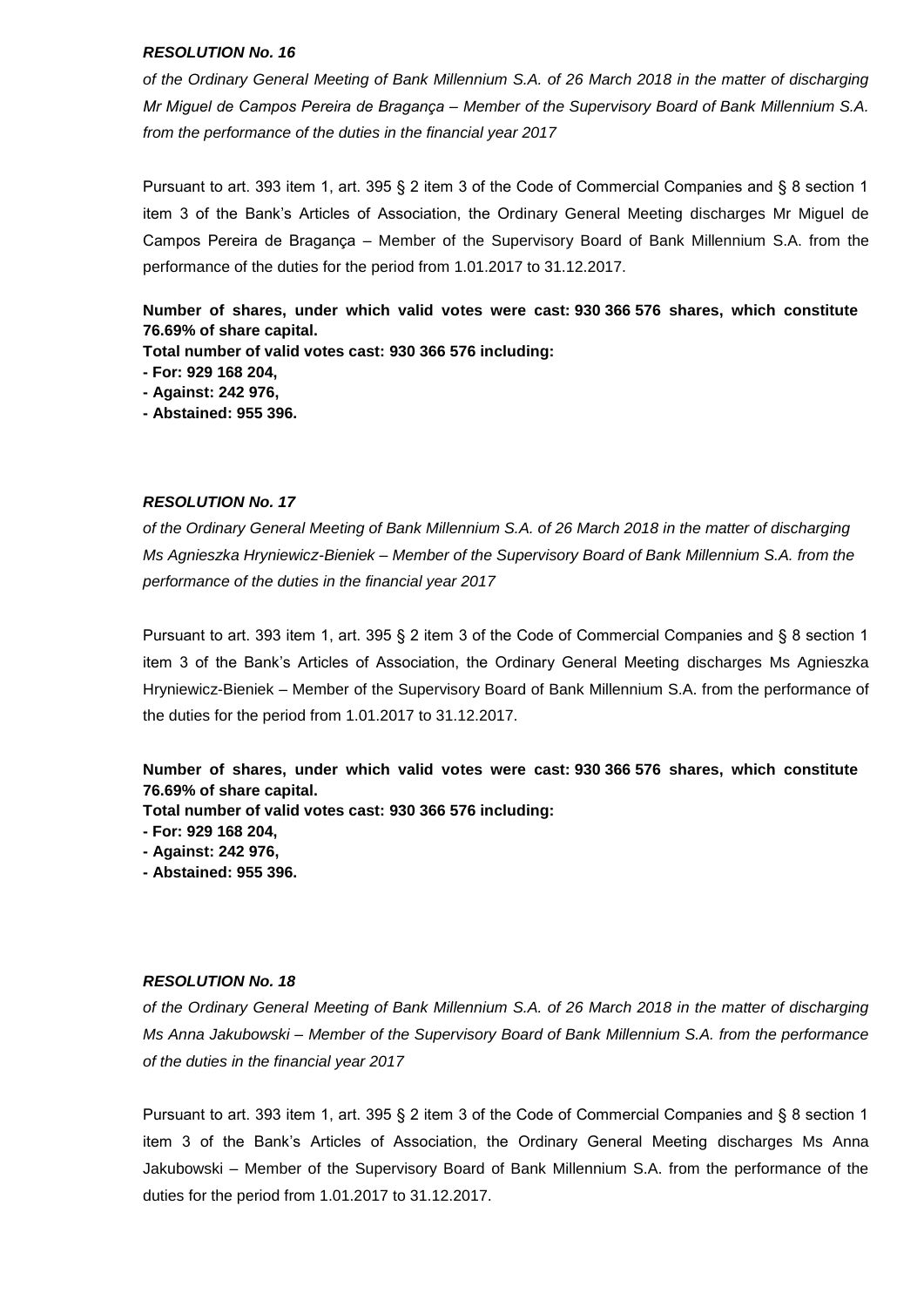**Number of shares, under which valid votes were cast: 930 366 576 shares, which constitute 76.69% of share capital.**

**Total number of valid votes cast: 930 366 576 including:**

**- For: 929 168 204,**

**- Against: 242 976,**

**- Abstained: 955 396.**

## *RESOLUTION No. 19*

*of the Ordinary General Meeting of Bank Millennium S.A. of 26 March 2018 in the matter of discharging Mr Grzegorz Jędrys – Member of the Supervisory Board of Bank Millennium S.A. from the performance of the duties in the financial year 2017*

Pursuant to art. 393 item 1, art. 395 § 2 item 3 of the Code of Commercial Companies and § 8 section 1 item 3 of the Bank's Articles of Association, the Ordinary General Meeting discharges Mr Grzegorz Jędrys – Member of the Supervisory Board of Bank Millennium S.A. from the performance of the duties for the period from 1.01.2017 to 31.12.2017.

**Number of shares, under which valid votes were cast: 930 366 576 shares, which constitute 76.69% of share capital.**

**Total number of valid votes cast: 930 366 576 including:**

- **- For: 929 168 204,**
- **- Against: 242 976,**
- **- Abstained: 955 396.**

## *RESOLUTION No. 20*

*of the Ordinary General Meeting of Bank Millennium S.A. of 26 March 2018 in the matter of discharging Mr David H. Klingensmith – Member of the Supervisory Board of Bank Millennium S.A. from the performance of the duties in the financial year 2017*

Pursuant to art. 393 item 1, art. 395 § 2 item 3 of the Code of Commercial Companies and § 8 section 1 item 3 of the Bank's Articles of Association, the Ordinary General Meeting discharges Mr David H. Klingensmith – Member of the Supervisory Board of Bank Millennium S.A. from the performance of the duties for the period from 1.01.2017 to 31.03.2017.

**Number of shares, under which valid votes were cast: 930 366 576 shares, which constitute 76.69% of share capital.**

**Total number of valid votes cast: 930 366 576 including:**

**- For: 929 168 204,**

**- Against: 242 976,**

**- Abstained: 955 396.**

## *RESOLUTION No. 21*

*of the Ordinary General Meeting of Bank Millennium S.A. of 26 March 2018 in the matter of discharging Mr Andrzej Koźmiński – Member of the Supervisory Board of Bank Millennium S.A. from the performance of the duties in the financial year 2017*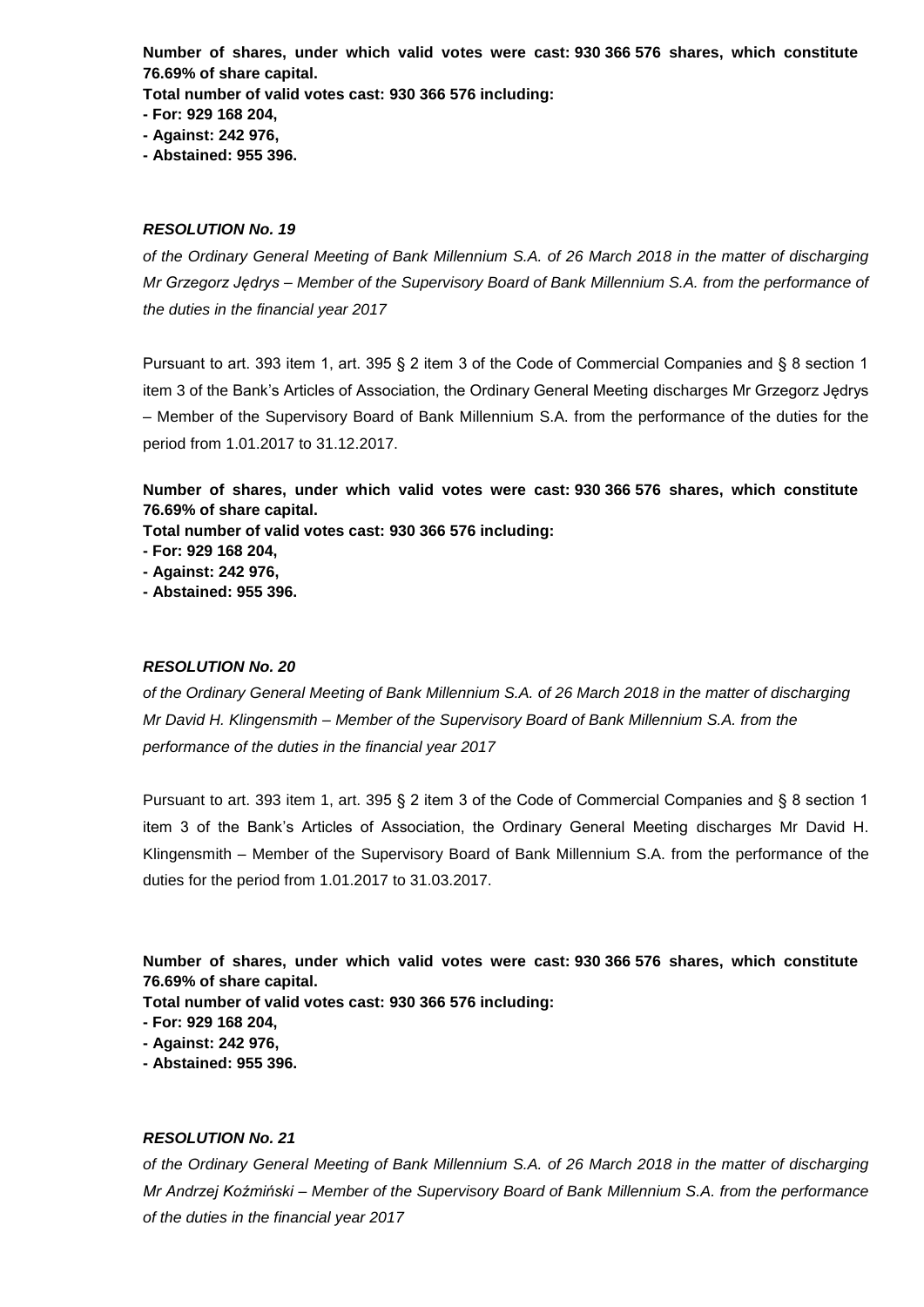Pursuant to art. 393 item 1, art. 395 § 2 item 3 of the Code of Commercial Companies and § 8 section 1 item 3 of the Bank's Articles of Association, the Ordinary General Meeting discharges Mr Andrzej Koźmiński – Member of the Supervisory Board of Bank Millennium S.A. from the performance of the duties for the period from 1.01.2017 to 31.12.2017.

# **Number of shares, under which valid votes were cast: 930 366 576 shares, which constitute 76.69% of share capital.**

**Total number of valid votes cast: 930 366 576 including:**

**- For: 929 168 204,**

**- Against: 242 976,**

**- Abstained: 955 396.**

## *RESOLUTION No. 22*

*of the Ordinary General Meeting of Bank Millennium S.A. of 26 March 2017 in the matter of discharging Mr Miguel Maya Dias Pinheiro – Member of the Supervisory Board of Bank Millennium S.A. from the performance of the duties in the financial year 2017*

Pursuant to art. 393 item 1, art. 395 § 2 item 3 of the Code of Commercial Companies and § 8 section 1 item 3 of the Bank's Articles of Association, the Ordinary General Meeting discharges Mr Miguel Maya Dias Pinheiro – Member of the Supervisory Board of Bank Millennium S.A. from the performance of the duties for the period from 1.01.2017 to 31.12.2017.

**Number of shares, under which valid votes were cast: 930 366 576 shares, which constitute 76.69% of share capital.**

**Total number of valid votes cast: 930 366 576 including:**

**- For: 929 168 204,**

**- Against: 242 976,**

**- Abstained: 955 396.**

## *RESOLUTION No. 23*

*of the Ordinary General Meeting of Bank Millennium S.A. of 26 March 2018 in the matter of discharging Mr Rui Manuel da Silva Teixeira – Member of the Supervisory Board of Bank Millennium S.A. from the performance of the duties in the financial year 2017*

Pursuant to art. 393 item 1, art. 395 § 2 item 3 of the Code of Commercial Companies and § 8 section 1 item 3 of the Bank's Articles of Association, the Ordinary General Meeting discharges Mr Rui Manuel da Silva Teixeira – Member of the Supervisory Board of Bank Millennium S.A. from the performance of the duties for the period from 1.01.2017 to 31.12.2017.

**Number of shares, under which valid votes were cast: 930 336 193 shares, which constitute 76.69% of share capital.**

**Total number of valid votes cast: 930 336 193 including:**

**- For: 929 137 821,**

**- Against: 242 976,**

**- Abstained: 955 396.**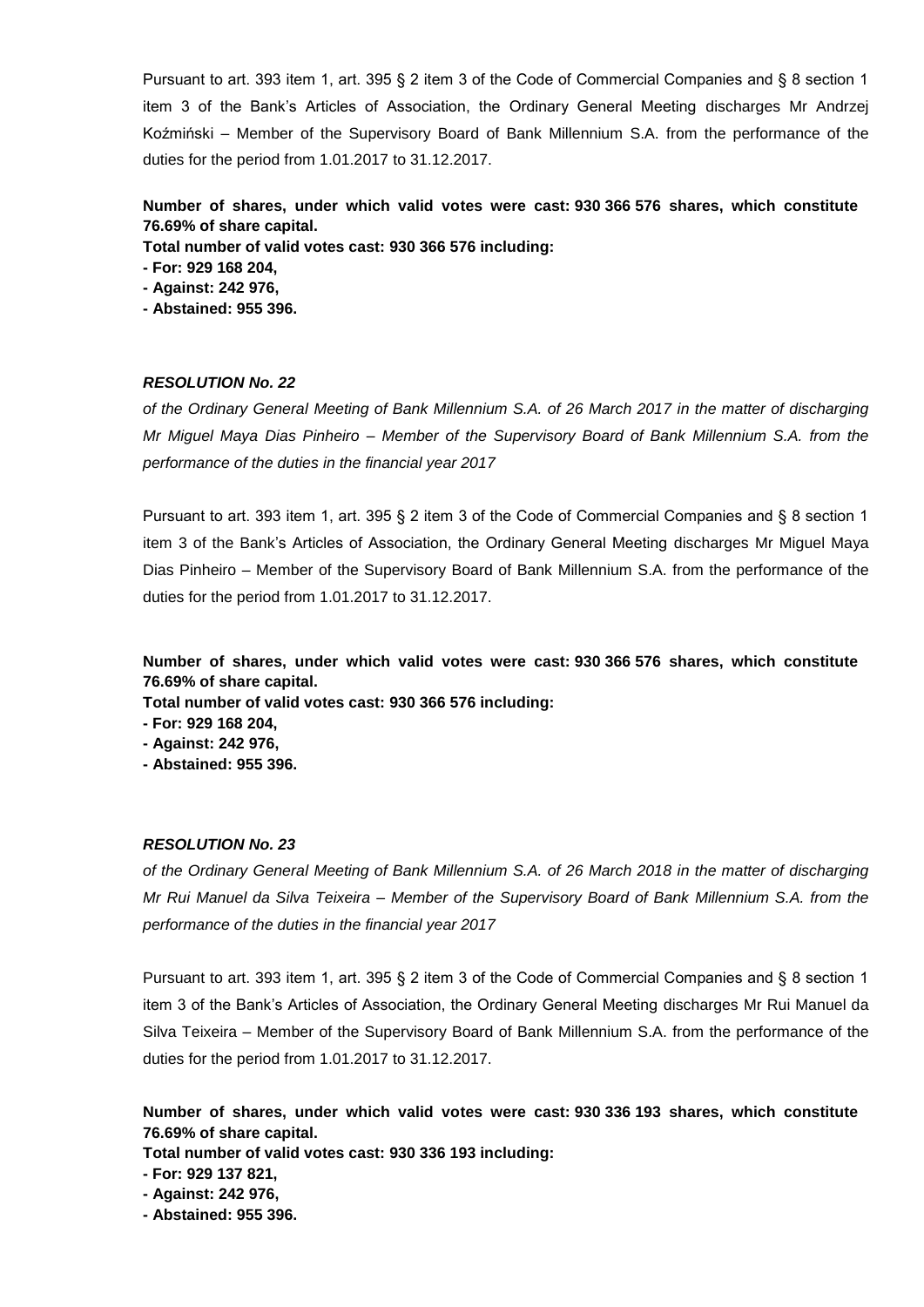*of the Ordinary General Meeting of Bank Millennium S.A. of 26 March 2017 in the matter of amendments to the Bank Millennium S.A. Articles of Association*

Pursuant to art. 430 § 1 of the Code of Commercial Companies and § 8 sect. 2 item 1 of the Articles of Association of Bank Millennium S.A. ("the Bank"), the Ordinary General Meeting resolves as follows:

§ 1

In the Articles of Association of the Bank the following changes shall be introduced:

1/ Sect. 3 in § 18 shall read**:**

"3. Most members of the Audit Committee, including its Chairman, shall be independent. The members of the Committee shall have knowledge and skills in the field of the financial sector and at least one Committee member shall have knowledge and skills in accounting or auditing of financial statements.";

2/ Sect. 5 in § 18 shall read**:**

- "5. The Audit Committee shall exercise control to the extent permitted by law, in particular:
	- 1/ present to the Supervisory Board a recommendation of the audit firm to be selected, permanently monitor the activities of the Bank's chartered auditor and audit firm, and control, as well as issue evaluations as to their independence and other relations with the Bank,
	- 2/ prepare a policy and procedure of selecting the audit firm and conditions of providing non-audit services by such firm and its related entities.
	- 3/ monitor on a permanent basis the effectiveness of internal control and risk management systems, and systems and processes of financial reporting,
	- 4/ evaluate and monitor control systems, including the reception and processing of complaints and related doubts, reported by employees or identified independently,
	- 5/ request the Supervisory Board to apply to the Management Board for funds or other means of any other nature necessary for conducting of activities by the Audit Committee,
	- 6/ as a result of performed activities propose to the Supervisory Board to request the Management Board to apply such measures or amendments as the Audit Committee may deem pertinent, whereas the Audit Committee take steps to acquire independent counselling, if necessary,
	- 7/ approve its own internal regulations.";

3/ in § 21 in sect. 3 the words: "internal control" are replaced by words: "internal audit";

4/ the title of chapter IV. shall read:

- "IV. Bank's Organisation. Internal control system";
- 5/ § 27 shall read**:**
	- "1. The Management Board shall design, implement and ensure the functioning of an adequate and effective internal control system in all organisational units of the Bank.
	- 2. The purpose of the Bank's internal control system is to ensure the effectiveness and efficiency of the Bank's operations, reliability of its financial reporting, observance of the risk management principles and compliance of the Bank's operations with legal provisions, internal regulations and market standards.
	- 3. As part of the internal control system the Bank has a separate:
		- 1/ control function assigned to the Bank's organisational units tasked with ensuring the observance of control mechanisms concerning, in particular, risk management at the Bank,
		- 2/ compliance unit tasked to identify, assess, control, monitor and report the risk of non-compliance of the Bank's operations with legal provisions, internal regulations and market standards,
		- 3/ internal audit unit tasked to audit and evaluate with the exclusion of itself in an independent and objective manner the adequacy and effectiveness of the risk management system and internal control system.
	- 4. The Bank shall ensure the independence of the internal audit unit and compliance unit pursuant to appropriate regulations, including supervisory recommendations.".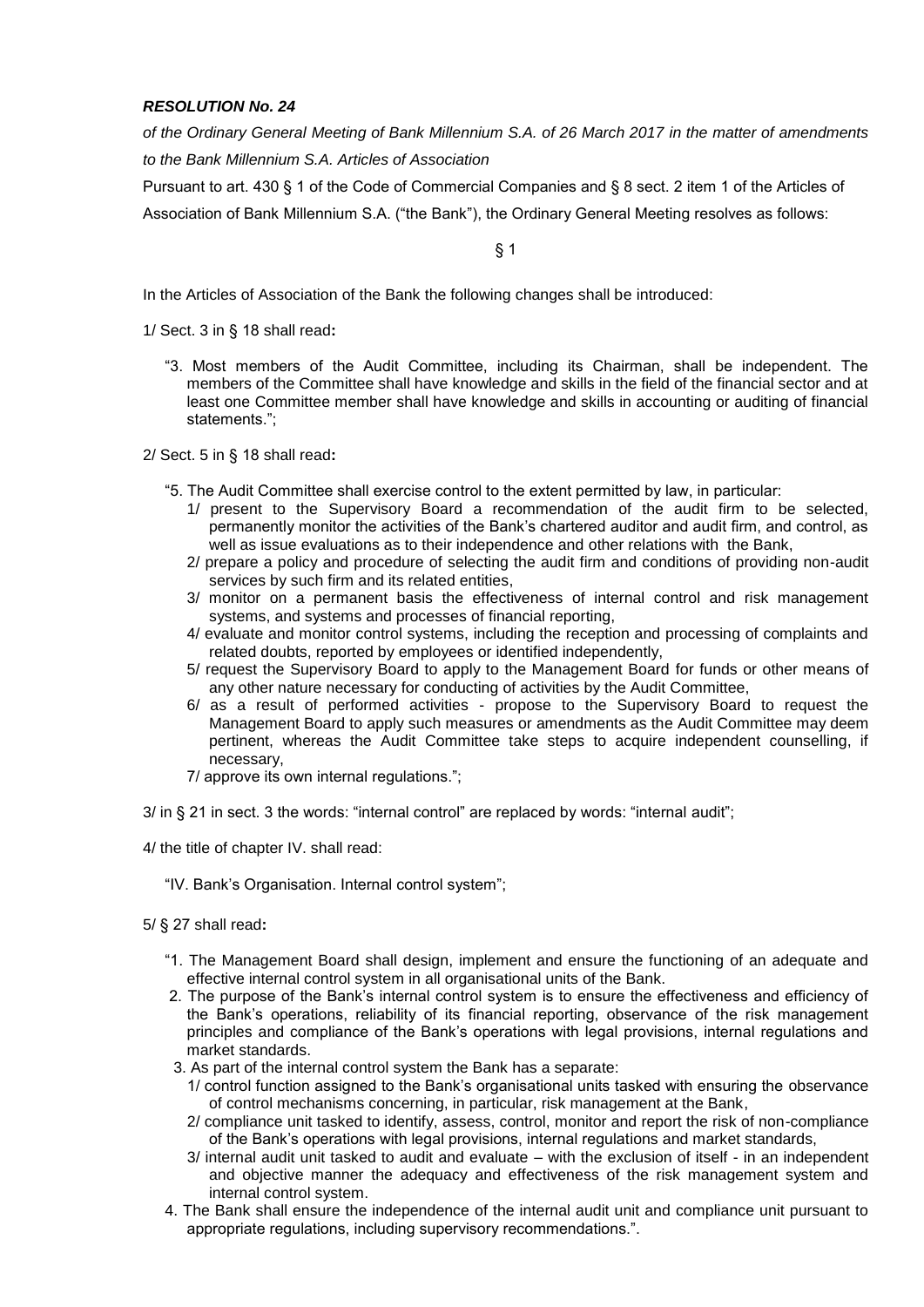$§$  2

The Bank's Supervisory Board, pursuant to § 17 sect. 2 item 5 of the Bank's Articles of Association, shall define the uniform text of the Articles of Association, reflecting changes made in keeping with § 1 hereof.

§ 3

The Resolution shall come into force on the day of its adoption.

# **Number of shares, under which valid votes were cast: 930 374 070 shares, which constitute 76.69% of share capital.**

**Total number of valid votes cast: 930 374 070 including:**

**- For: 930 374 070,**

**- Against: 0,**

**- Abstained: 0.**

# *RESOLUTION No. 25*

*of the Ordinary General Meeting of Bank Millennium S.A. of 26 March 2018 in the matter of determining of the number of Members of Bank Millennium S.A. Supervisory Board*

The General Meeting decides that in its new three-year term of office the Supervisory Board of Bank Millennium S.A. shall be composed of twelve Members.

**Number of shares, under which valid votes were cast: 930 374 070 shares, which constitute 76.69% of share capital.**

**Total number of valid votes cast: 930 374 070 including:**

**- For: 880 750 149,**

**- Against: 49 163 419,**

**- Abstained: 460 502.**

 **It has been reported opposition to the Resolution No. 25.**

# *RESOLUTION No. 26*

*of the Ordinary General Meeting of Bank Millennium S.A. of 26 March 2018 in the matter of electing of the Members of Bank Millennium S.A. Supervisory Board*

The General Meeting resolves to elect Mr Nuno Manuel da Silva Amado to the composition of the Supervisory Board of Bank Millennium S.A. of the new term of office.

**Number of shares, under which valid votes were cast: 930 374 070 shares, which constitute 76.69% of share capital.**

**Total number of valid votes cast: 930 374 070 including:**

- **- Against: 93 816 141,**
- **- Abstained: 2 108 570.**

**<sup>-</sup> For: 834 449 359,**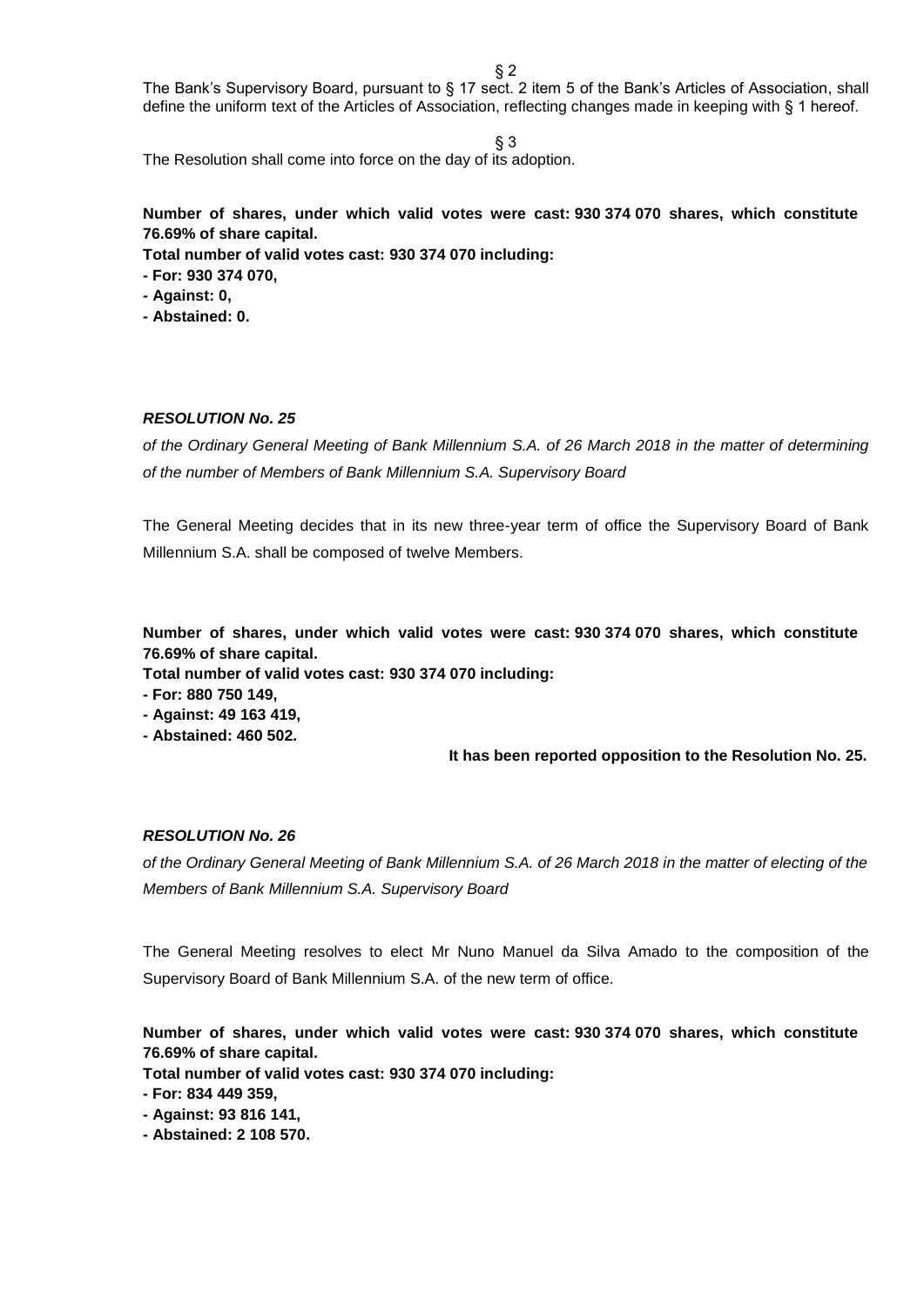*of the Ordinary General Meeting of Bank Millennium S.A. of 26 March 2018 in the matter of electing of the Members of Bank Millennium S.A. Supervisory Board*

The General Meeting resolves to elect Mr Miguel de Campos Pereira de Bragança to the composition of the Supervisory Board of Bank Millennium S.A. of the new term of office.

**Number of shares, under which valid votes were cast: 930 374 070 shares, which constitute 76.69% of share capital.**

**Total number of valid votes cast: 930 374 070 including:**

**- For: 834 449 359,**

**- Against: 93 816 141,**

**- Abstained: 2 108 570.**

#### *RESOLUTION No. 28*

*of the Ordinary General Meeting of Bank Millennium S.A. of 26 March 2018 in the matter of electing of the Members of Bank Millennium S.A. Supervisory Board*

The General Meeting resolves to elect Ms Agnieszka Hryniewicz-Bieniek to the composition of the Supervisory Board of Bank Millennium S.A. of the new term of office.

**Number of shares, under which valid votes were cast: 930 374 070 shares, which constitute 76.69% of share capital.**

**Total number of valid votes cast: 930 374 070 including:**

**- For: 725 485 986,**

**- Against: 93 816 141,**

**- Abstained: 111 071 943.**

## *RESOLUTION No. 29*

*of the Ordinary General Meeting of Bank Millennium S.A. of 26 March 2018 in the matter of electing of the Members of Bank Millennium S.A. Supervisory Board*

The General Meeting resolves to elect Ms Anna Jakubowski to the composition of the Supervisory Board of Bank Millennium S.A. of the new term of office.

**Number of shares, under which valid votes were cast: 930 374 070 shares, which constitute 76.69% of share capital.**

**Total number of valid votes cast: 930 374 070 including:**

**- For: 725 485 986,**

**- Against: 93 816 141,**

**- Abstained: 111 071 943.**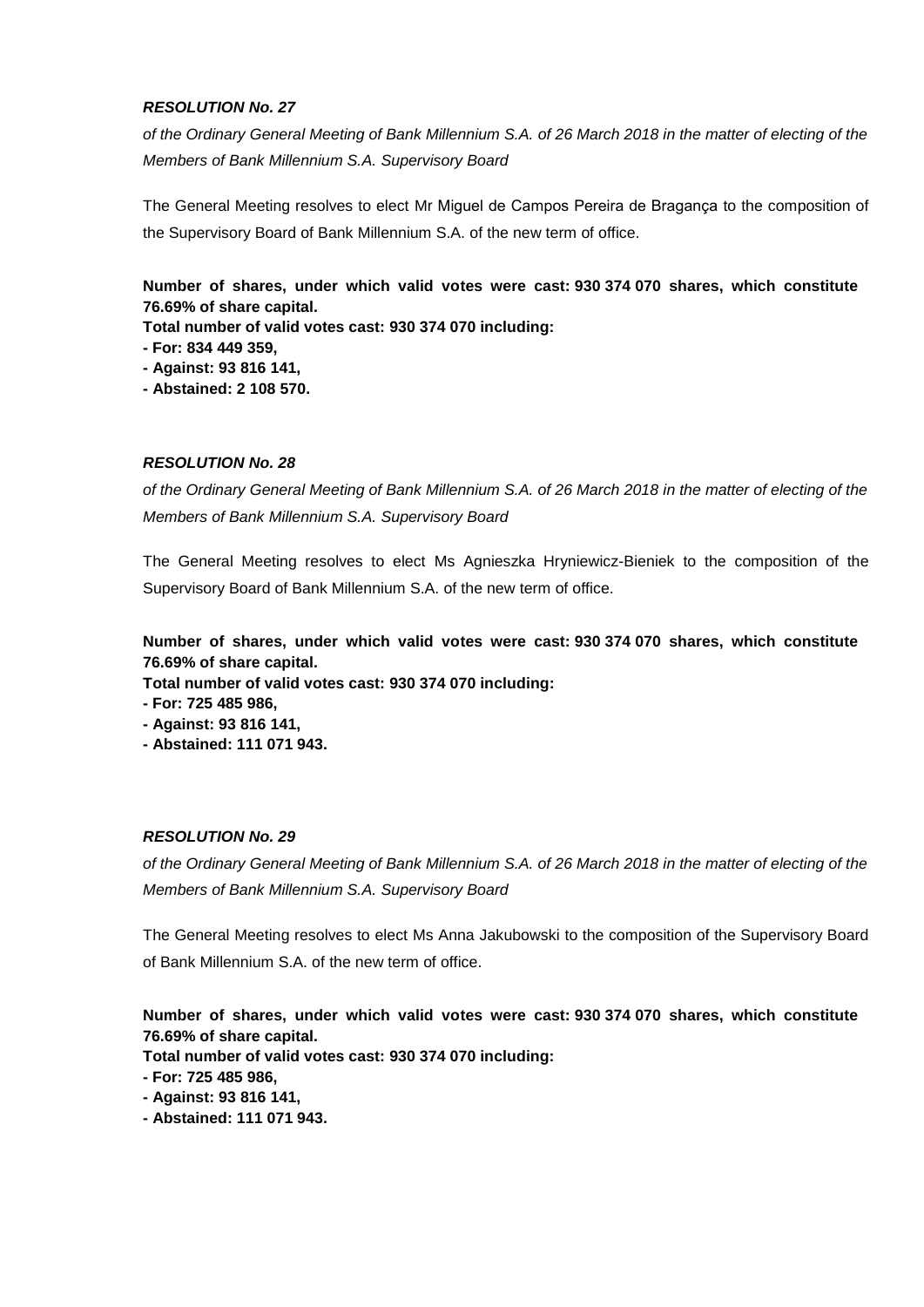*of the Ordinary General Meeting of Bank Millennium S.A. of 26 March 2018 in the matter of electing of the Members of Bank Millennium S.A. Supervisory Board*

The General Meeting resolves to elect Mr Grzegorz Jędrys to the composition of the Supervisory Board of Bank Millennium S.A. of the new term of office.

**Number of shares, under which valid votes were cast: 930 374 070 shares, which constitute 76.69% of share capital.**

**Total number of valid votes cast: 930 374 070 including:**

**- For: 725 485 986,**

**- Against: 93 816 141,**

**- Abstained: 111 071 943.**

## *RESOLUTION No. 31*

*of the Ordinary General Meeting of Bank Millennium S.A. of 26 March 2018 in the matter of electing of the Members of Bank Millennium S.A. Supervisory Board*

The General Meeting resolves to elect Mr Bogusław Kott to the composition of the Supervisory Board of Bank Millennium S.A. of the new term of office.

**Number of shares, under which valid votes were cast: 930 374 070 shares, which constitute 76.69% of share capital.**

**Total number of valid votes cast: 930 374 070 including:**

**- For: 725 485 986,**

**- Against: 93 816 141,**

**- Abstained: 111 071 943.**

## *RESOLUTION No. 32*

*of the Ordinary General Meeting of Bank Millennium S.A. of 26 March 2018 in the matter of electing of the Members of Bank Millennium S.A. Supervisory Board*

The General Meeting resolves to elect Mr Andrzej Koźmiński to the composition of the Supervisory Board of Bank Millennium S.A. of the new term of office.

**Number of shares, under which valid votes were cast: 930 374 070 shares, which constitute 76.69% of share capital.**

**Total number of valid votes cast: 930 374 070 including:**

**- For: 725 485 986,**

**- Against: 93 816 141,**

**- Abstained: 111 071 943.**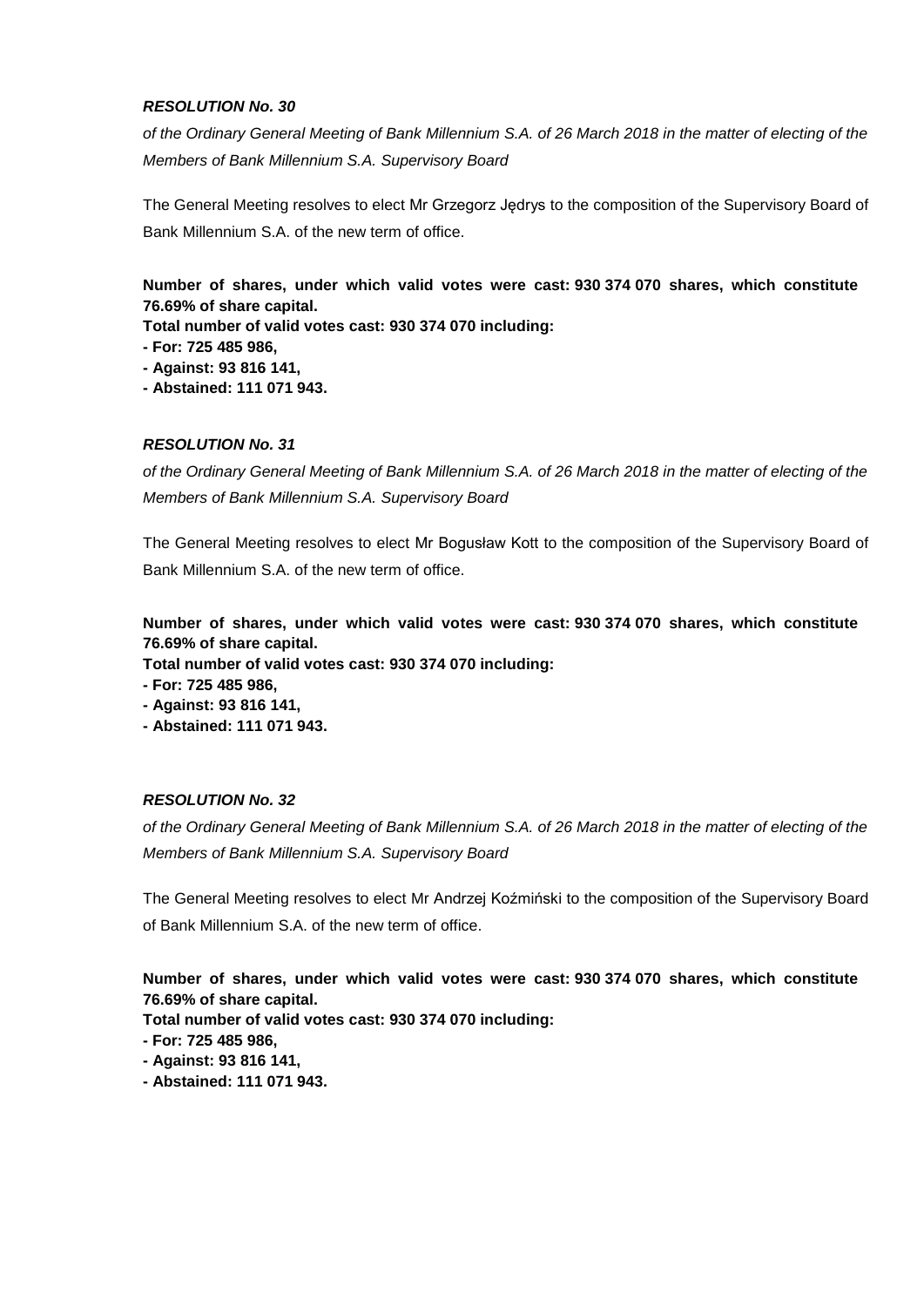*of the Ordinary General Meeting of Bank Millennium S.A. of 26 March 2018 in the matter of electing of the Members of Bank Millennium S.A. Supervisory Board*

The General Meeting resolves to elect Mr Alojzy Zbigniew Nowak to the composition of the Supervisory Board of Bank Millennium S.A. of the new term of office.

**Number of shares, under which valid votes were cast: 930 374 070 shares, which constitute 76.69% of share capital.**

**Total number of valid votes cast: 930 374 070 including:**

**- For: 725 485 986,**

**- Against: 93 816 141,**

**- Abstained: 111 071 943.**

# *RESOLUTION No. 34*

*of the Ordinary General Meeting of Bank Millennium S.A. of 26 March 2018 in the matter of electing of the Members of Bank Millennium S.A. Supervisory Board*

The General Meeting resolves to elect Mr Jose Miguel Bensliman Schorcht da Silva Pessanha to the composition of the Supervisory Board of Bank Millennium S.A. of the new term of office.

**Number of shares, under which valid votes were cast: 930 374 070 shares, which constitute 76.69% of share capital.**

**Total number of valid votes cast: 930 374 070 including:**

**- For: 834 449 359,**

**- Against: 93 816 141,**

**- Abstained: 2 108 570.**

# *RESOLUTION No. 35*

*of the Ordinary General Meeting of Bank Millennium S.A. of 26 March 2018 in the matter of electing of the Members of Bank Millennium S.A. Supervisory Board*

The General Meeting resolves to elect Mr Miguel Maya Dias Pinheiro to the composition of the Supervisory Board of Bank Millennium S.A. of the new term of office.

**Number of shares, under which valid votes were cast: 930 374 070 shares, which constitute 76.69% of share capital.**

**Total number of valid votes cast: 930 374 070 including:**

**- For: 834 449 359,**

**- Against: 93 816 141,**

**- Abstained: 2 108 570.**